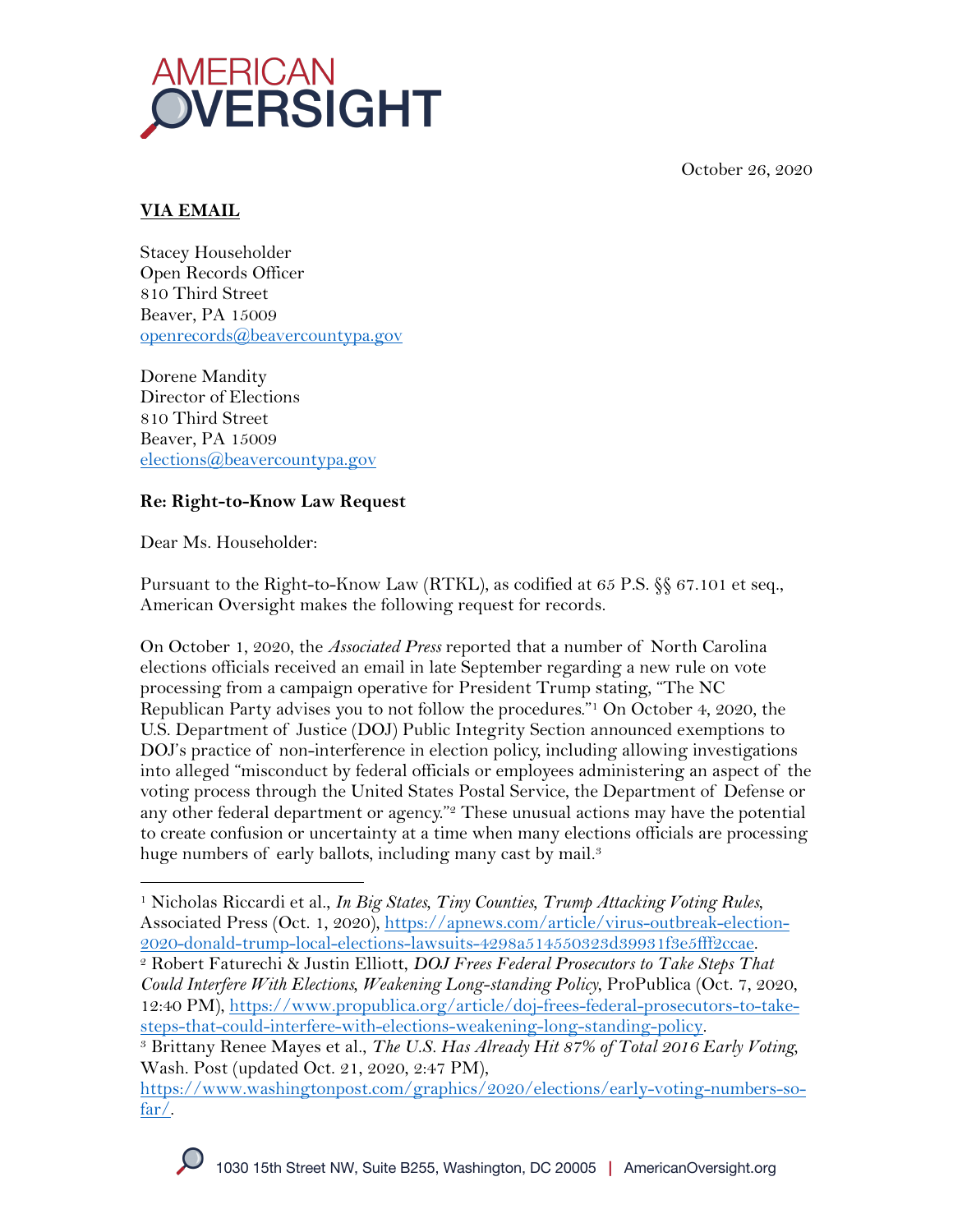American Oversight seeks records with the potential to shed light on whether and to what extent external entities have communicated with local elections officials, including providing advice or directives concerning election administration.

### **Requested Records**

American Oversight requests that the Beaver County Election Bureau produce the following records within five business days:

- 1. All email communications (including emails, complete email chains, calendar invitations, and attachments thereto) between (a) Director of Elections Stacey Householder, or Chair of the Board of Elections Daniel Camp, and (b) any of the following entities:
	- i. U.S. Department of Justice (@usdoj.gov or @usa.doj.gov)
	- ii. Donald J. Trump for President Campaign (@donaldtrump.com, @donaldjtrump.com, @donaldtrumpvictory.com)
	- iii. America First Action  $(Qa1apace.org)$
	- iv. The Republican National Committee ( $(\partial_{\alpha}$ gop.com or  $(\partial_{\alpha})$ rnchq.com)
	- v. Republican Federal Committee of Pennsylvania (@pagop.org)

For item 1 of this request, please provide all responsive records from September 1, 2020, through the date the search is conducted.

- 2. All email communications (including emails, complete email chains, calendar invitations, and attachments thereto) sent by Director of Elections Stacey Householder, or Chair of the Board of Elections Daniel Camp, containing any of the following key terms:
	- i. RNC
	- ii. "PA GOP"<br>iii. "Democrat
	- "Democrat Party"
	- iv. "Trump Campaign"
	- v. "Election Day Operations"

For item 2 of this request, please provide all responsive records from September 15, 2020, through the date the search is conducted.

In an effort to accommodate your office and reduce the number of potentially responsive records to be processed and produced, American Oversight has limited item 2 of its request to emails sent by the specified officials. To be clear, however, American Oversight still requests that complete email chains be produced, displaying both sent and received messages. This means, for example, that both an official's response to an email containing a specified term and the initial received message are responsive to this request and should be produced.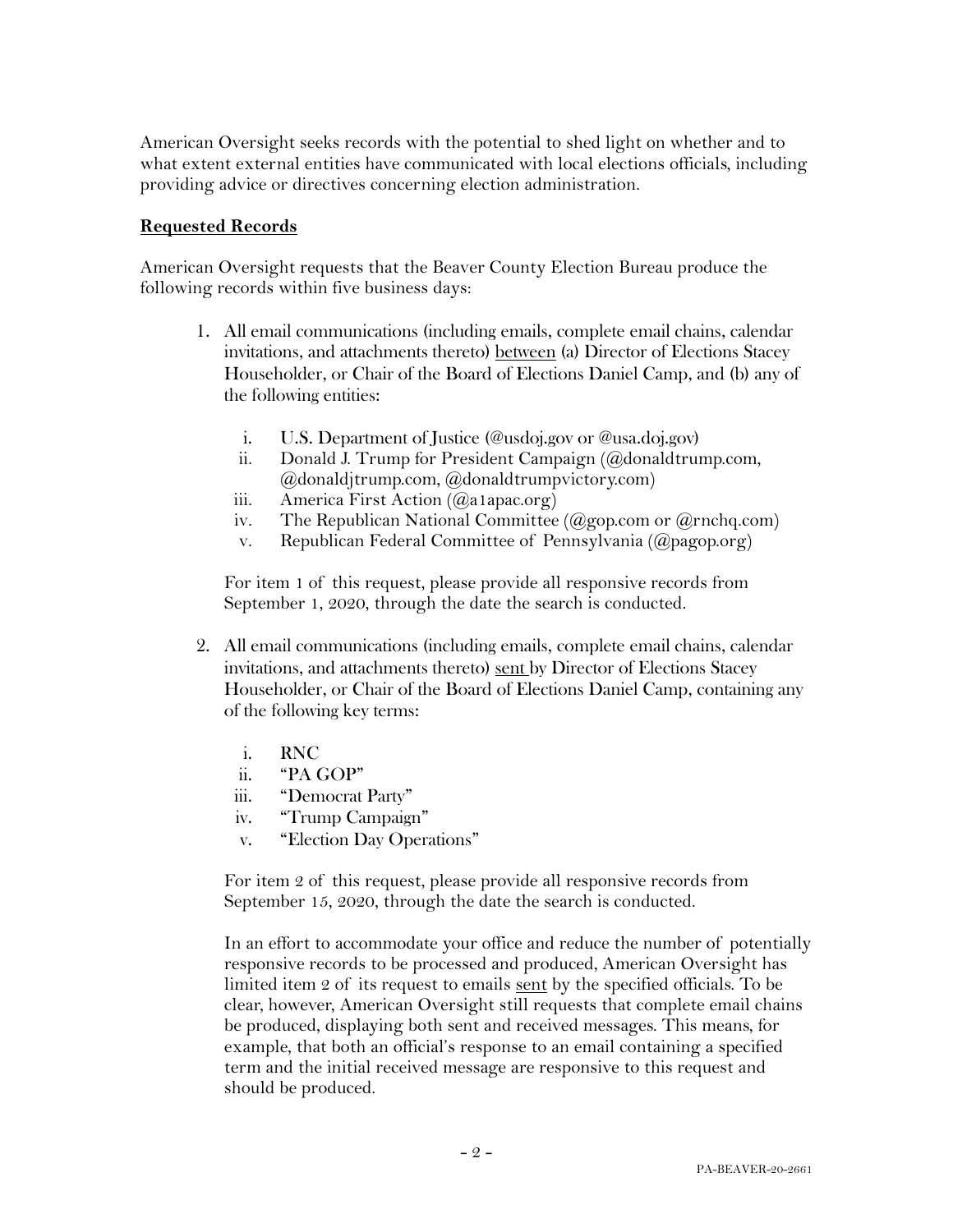We understand that your office's capacity is likely limited as a result of the ongoing election. Should that be the case, we would be happy to discuss potential streamlining or narrowing of our request or other accommodations. Please feel free to contact us at the telephone number listed in the final paragraph of this letter; we look forward to working with you.

## **Fee Waiver Request**

In accordance with 65 P.S.  $\S 67.1307(f)(2)$ , American Oversight requests a waiver of fees associated with processing this request for records, because disclosure of the requested information is "in the public interest."

The public has a significant interest in election administration during an historic election cycle, including operations at the local level. Records with the potential to shed light on this matter would contribute significantly to public understanding of operations of the government, including whether external entities are contacting local elections officials offering advice or attempting to exert influence over election administration.

American Oversight is committed to transparency and makes the responses agencies provide to open records requests publicly available, and the public's understanding of the government's activities would be enhanced through American Oversight's analysis and publication of these records. American Oversight's mission is to promote transparency in government, to educate the public about government activities, and to ensure the accountability of government officials. American Oversight uses the information gathered, and its analysis of it, to educate the public through reports, press releases, or other media. American Oversight also makes materials it gathers available on its public website and promotes their availability on social media platforms, such as Facebook and Twitter.4

American Oversight has also demonstrated its commitment to the public disclosure of documents and creation of editorial content through regular substantive analyses posted to its website.<sup>5</sup> Examples reflecting this commitment to the public disclosure of documents and the creation of editorial content include the posting of records and analysis related to the organization's State Accountability Project covering voting rights issues in various states;<sup>6</sup> posting records and analysis of federal and state governments'

<sup>&</sup>lt;sup>4</sup> American Oversight currently has approximately 15,600 page likes on Facebook and 106,200 followers on Twitter. American Oversight, Facebook,

https://www.facebook.com/weareoversight/ (last visited Oct. 26, 2020); American Oversight (@weareoversight), Twitter, https://twitter.com/weareoversight (last visited Oct. 26, 2020).

<sup>5</sup> *See generally News*, American Oversight, https://www.americanoversight.org/blog. 6 *See generally State Accountability Project*, American Oversight,

https://www.americanoversight.org/areas\_of\_investigation/state-local-investigations; *see, e.g.*, *State Government Contacts with Voting-Restriction Activists,* American Oversight, https://www.americanoversight.org/investigation/state-government-contacts-withvoting-restriction-activists; *Georgia's Voting Machines and Election Security*, American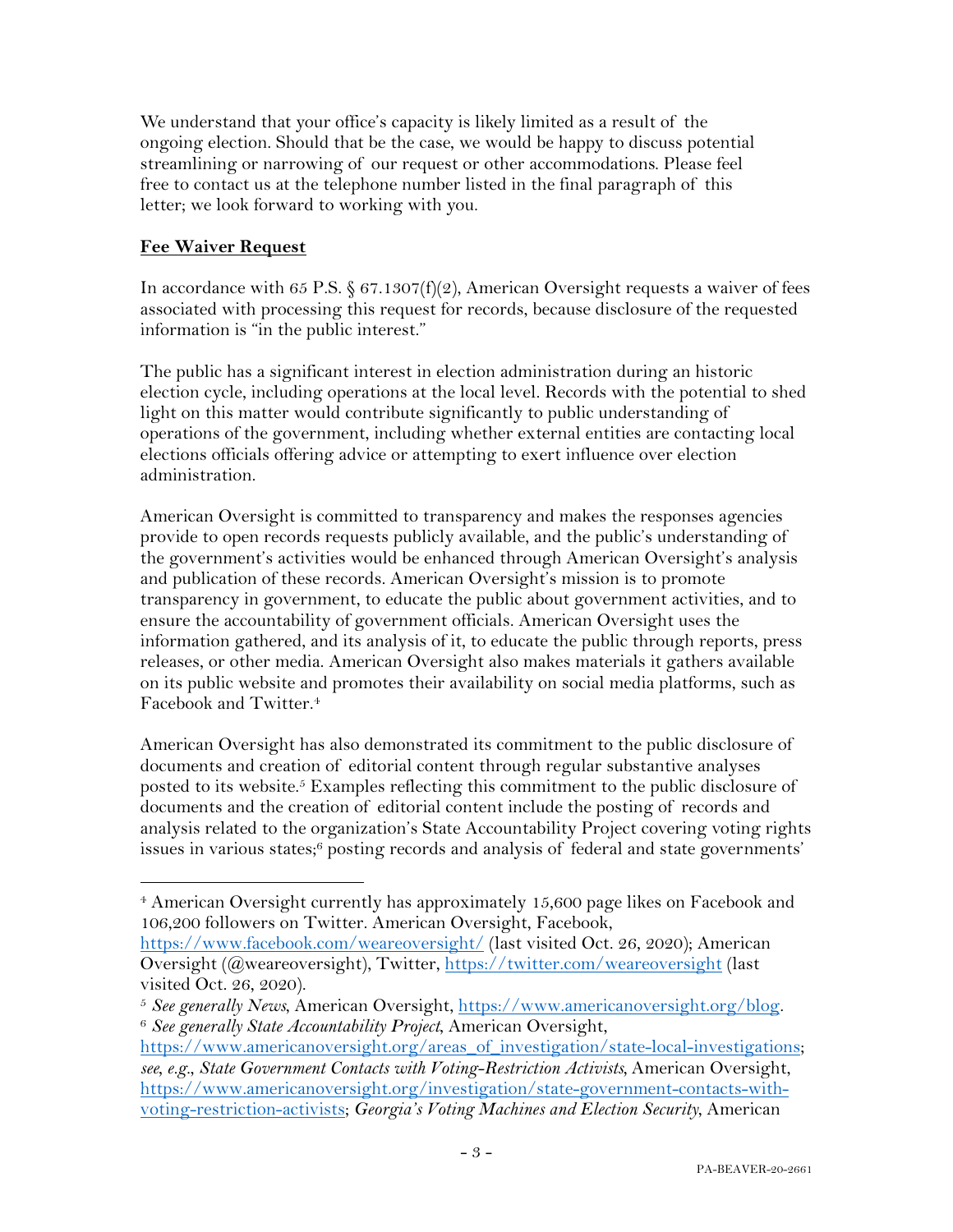responses to the Coronavirus pandemic;7 posting records received as part of American Oversight's "Audit the Wall" project to gather and analyze information related to the Trump administration's proposed construction of a barrier along the U.S.-Mexico border, and analyses of what those records reveal;<sup>8</sup> and the posting of records related to an ethics waiver received by a senior DOJ attorney and an analysis of what those records demonstrated regarding the Department's process for issuing such waivers.9

Finally, this request is primarily and fundamentally for non-commercial purposes. As a  $501(c)(3)$  nonprofit, American Oversight does not have a commercial purpose and the release of the information requested is not in American Oversight's financial interest.

Accordingly, American Oversight qualifies for a fee waiver.

# **Guidance Regarding the Search & Processing of Requested Records**

In connection with its request for records, American Oversight provides the following guidance regarding the scope of the records sought and the search and processing of records:

Our request for records includes any attachments to those records or other materials enclosed with those records when they were previously transmitted. To the extent that an email is responsive to our request, our request includes all

<sup>8</sup> See generally Audit the Wall, American Oversight,

Oversight, https://www.americanoversight.org/investigation/georgias-voting-

machines-and-election-security. 7 *See, e.g.*, *The Trump Administration's Response to Coronavirus*, American Oversight, https://www.americanoversight.org/investigation/the-trump-administrations-

response-to-coronavirus; *Tulsa Health Officials Initially Estimated Trump Rally Would Directly Lead to 2 to 9 Deaths*, American Oversight,

https://www.americanoversight.org/tulsa-health-officials-initially-estimated-trumprally-would-directly-lead-to-2-to-9-deaths; *Wisconsin Documents Offer Window into Early Uncertainty over COVID-19*, American Oversight,

https://www.americanoversight.org/wisconsin-documents-offer-window-into-earlyuncertainty-over-covid-19; *In the Documents: Florida Health Department Efforts to Suppress Release of Coronavirus Records*, American Oversight,

https://www.americanoversight.org/in-the-documents-florida-health-department-

https://www.americanoversight.org/investigation/audit-the-wall; *see, e.g.*, *Border Wall Investigation Report: No Plans, No Funding, No Timeline, No Wall*, American Oversight, https://www.americanoversight.org/border-wall-investigation-report-no-plans-nofunding-no-timeline-no-wall. 9 *DOJ Records Relating to Solicitor General Noel Francisco's Recusal*, American Oversight,

https://www.americanoversight.org/document/doj-civil-division-response-noelfrancisco-compliance; *Francisco & the Travel Ban: What We Learned from the DOJ Documents*, American Oversight, https://www.americanoversight.org/francisco-thetravel-ban-what-we-learned-from-the-doj-documents.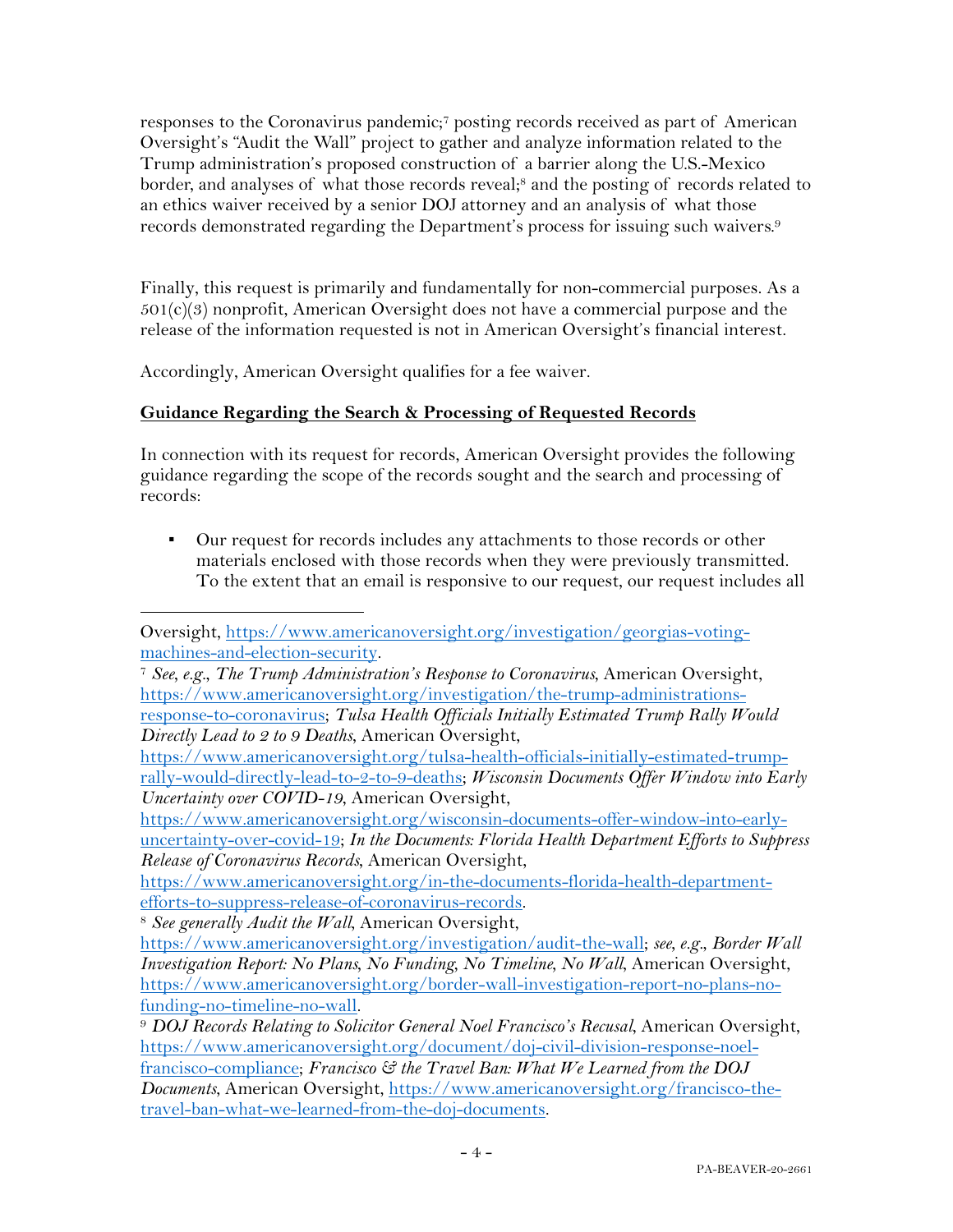prior messages sent or received in that email chain, as well as any attachments to the email.

- Please search all relevant records or systems containing records regarding agency business. Do not exclude records regarding agency business contained in files, email accounts, or devices in the personal custody of your officials, such as personal email accounts or text messages. Records of official business conducted using unofficial systems or stored outside of official files are subject to the Rightto-Know Law.10
- In the event some portions of the requested records are properly exempt from disclosure, please disclose any reasonably segregable non-exempt portions of the requested records under 65 P.S. § 67.706. If a request is denied in whole, please state specifically why it is not reasonable to segregate portions of the record for release.
- Please take appropriate steps to ensure that records responsive to this request are not deleted by the agency before the completion of processing for this request. If records potentially responsive to this request are likely to be located on systems where they are subject to potential deletion, including on a scheduled basis, please take steps to prevent that deletion, including, as appropriate, by instituting a litigation hold on those records.

## **Conclusion**

If you have any questions regarding how to construe this request for records or believe that further discussions regarding search and processing would facilitate a more efficient production of records of interest to American Oversight, please do not hesitate to contact American Oversight to discuss this request. American Oversight welcomes an opportunity to discuss its request with you before you undertake your search or incur search or duplication costs. By working together at the outset, American Oversight and your agency can decrease the likelihood of costly and time-consuming litigation in the future.

Where possible, please provide responsive material in an electronic format by email. Alternatively, please provide responsive material in native format or in PDF format on a USB drive. Please send any responsive material being sent by mail to American Oversight, 1030 15th Street NW, Suite B255, Washington, DC 20005. If it will accelerate release of responsive records to American Oversight, please also provide responsive material on a rolling basis.

We share a common mission to promote transparency in government. American Oversight looks forward to working with your agency on this request. If you do not understand any part of this request, please contact Christine Monahan at records@americanoversight.org or (202) 869-5244. Also, if American Oversight's

<sup>10</sup> *See, e.g.*, *Barkeyville Borough v. Stearns*, 35 A.3d 91, 95–97 (Pa. Commw. Ct. 2012).